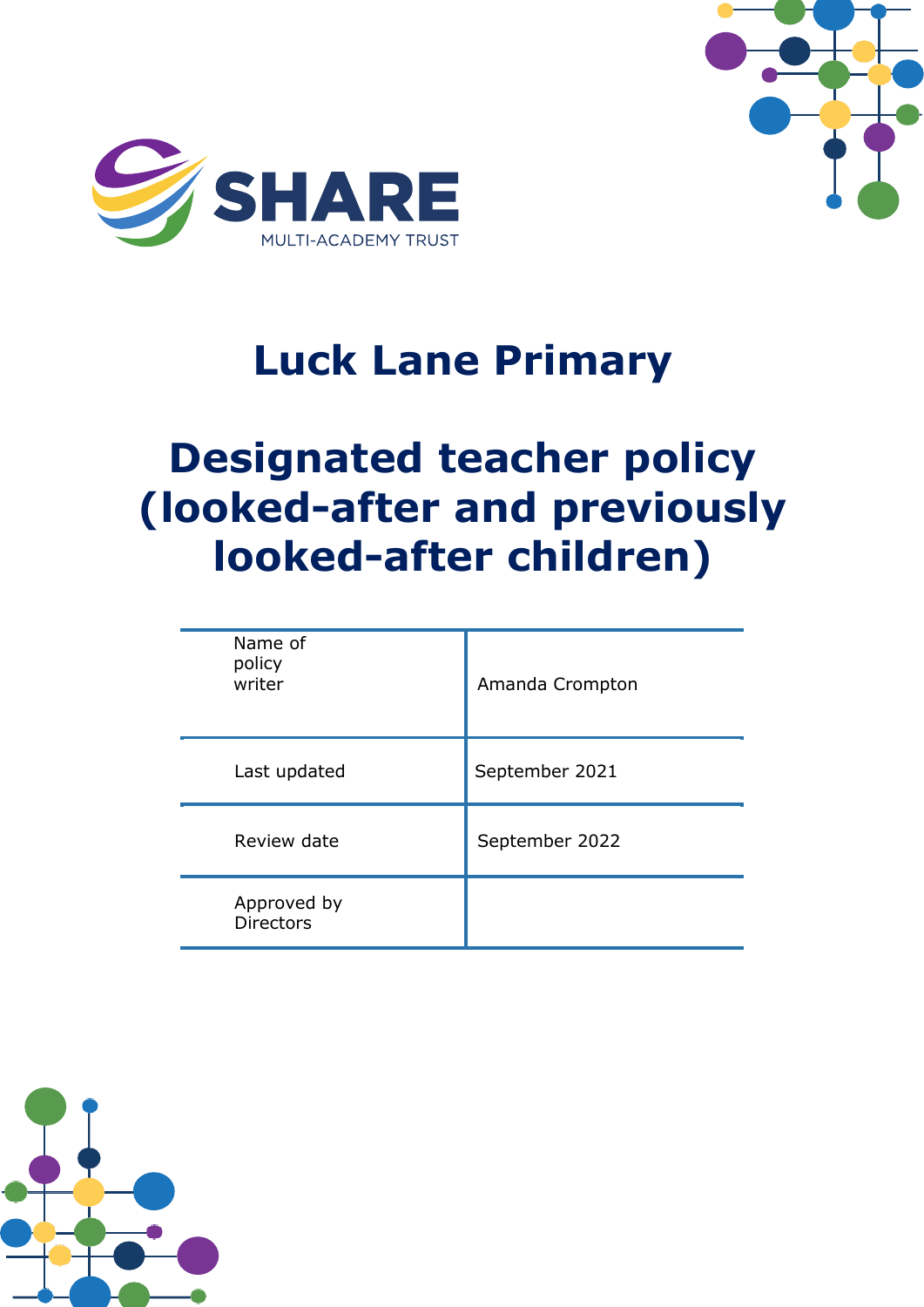# **1) Definitions**

### **Looked-after children** are registered pupils that are:

- $\triangleright$  In the care of a local authority, or
- $\triangleright$  Provided with accommodation by a local authority in the exercise of its social services functions, for a continuous period of more than 24 hours

**Previously looked-after children** are registered pupils that fall into either of these categories:

- $\triangleright$  They were looked after by a local authority but ceased to be as a result of any of the following:
	- o A child arrangements order, which includes arrangements relating to who the child lives with and when they are to live with them
	- o A special guardianship order
	- o An adoption order

**Personal education plan (PEP)** is part of a looked-after child's care plan that is developed with the school. It forms a record of what needs to happen and who will make it happen to ensure the child reaches their full potential.

**Virtual school head (VSH)** is a local authority officer responsible for promoting the educational achievement of their authority's looked-after children, working across schools to monitor and support these pupils as if they were in a single school. The VSH is also responsible for providing information and advice to schools, parents and guardians in respect of previously looked-after children.

# **2) Aims**

Luck Lane Primary recognises that all pupils are entitled to a balanced, broad-based curriculum and aims to promote the educational achievement and welfare of pupils in public care. The school aims to ensure that:

- $\triangleright$  A suitable member of staff is appointed as the designated teacher for looked-after and previously lookedafter children
- $\triangleright$  The designated teacher promotes the educational achievement of looked-after and previously lookedafter children, and supports other staff members to do this too
- $\triangleright$  Staff, parents, carers and guardians are aware of the identity of the designated teacher, how to contact them and what they are responsible for

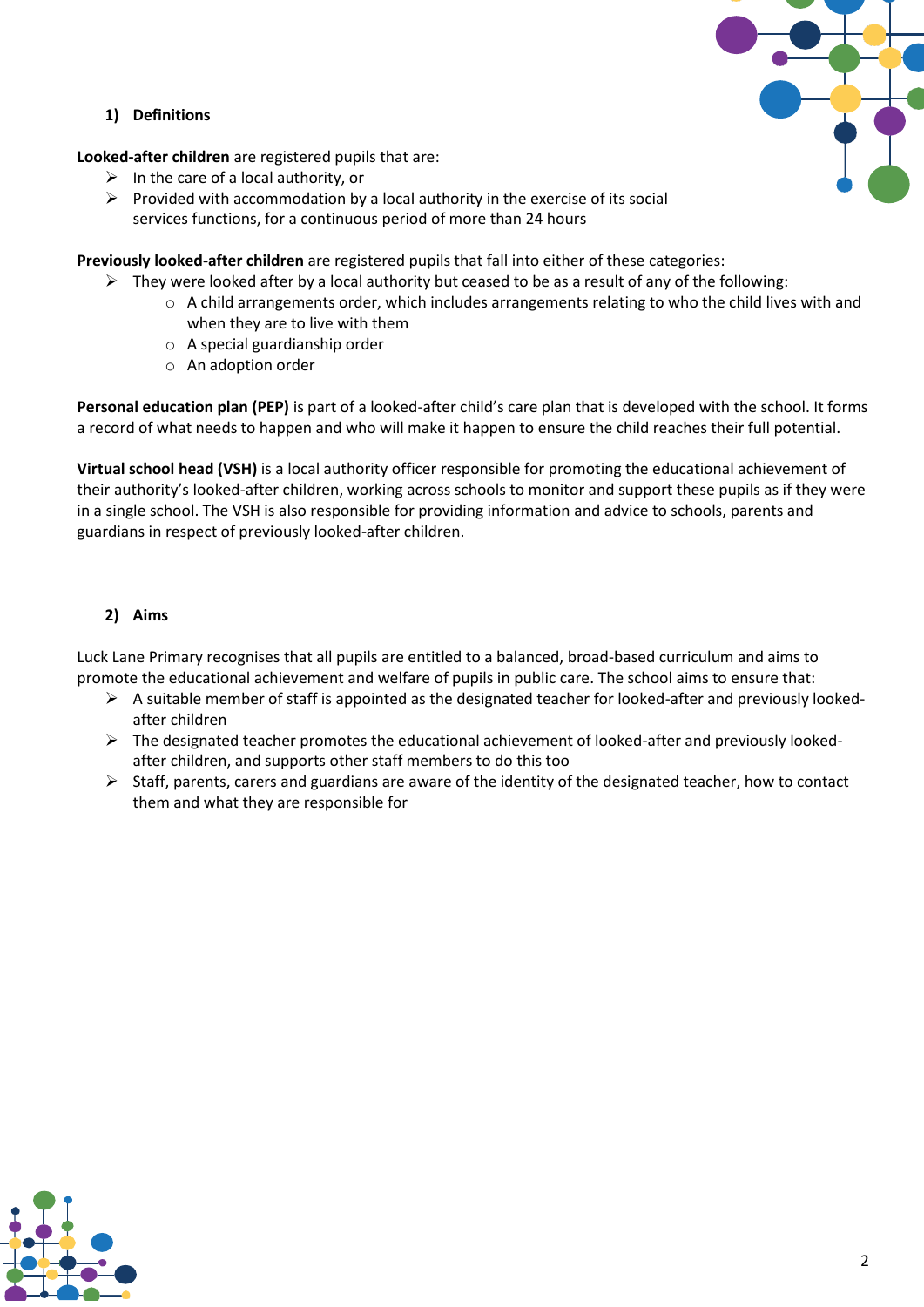# **3) Role of the designated teacher**



Our designated teacher is: **Amanda Crompton.**

#### The designated teacher will:

- $\triangleright$  Act as a central point of initial contact within the school for any matters involving looked-after and previously looked-after children
- ➢ Promote the educational achievement of every looked-after and previously looked-after child on roll by:
	- o Working with Virtual School Headteacher and their representatives
	- o Promoting a whole school culture where the needs of these pupils matter and are prioritised
	- o Take lead responsibility for ensuring school staff understand:
	- o The things which can affect how looked-after and previously looked-after children learn and achieve
	- $\circ$  How the whole school supports the educational achievement of these pupils
	- o Contribute to the development and review of whole school policies to ensure they consider the needs of looked-after and previously looked-after children
	- o Promote a culture in which looked-after and previously looked-after children are encouraged and supported to engage with their education and other school activities
	- o Act as a source of advice for teachers about working with looked-after and previously looked-after children
	- o Work directly with looked-after and previously looked-after children and their carers, parents and guardians to promote good home-school links, support progress and encourage high aspirations
	- o Have lead responsibility for the development and implementation of looked-after children's PEPs
	- o Work closely with the school's designated safeguarding lead to ensure that any safeguarding concerns regarding looked-after and previously looked-after children are quickly and effectively responded to
	- o Involve parents and guardians of previously looked-after children in decisions affecting their child's education

### **3.1 Supporting looked-after children**

The designated teacher will:

- ➢ Make sure looked-after children's PEPs meet their needs by working closely with other teachers to assess each child's specific educational needs
- ➢ Have overall responsibility for leading the process of target-setting in PEPs
- ➢ Monitor and track how looked-after children's attainment progresses under their PEPs
- $\triangleright$  If a child is not on track to meet their targets, be instrumental in agreeing the best way forward with them in order to make progress, and ensure that this is reflected in their PEP
- $\triangleright$  Ensure the identified actions of PEPs are put in place
- $\triangleright$  During the development and review of PEPs, help the school and relevant local authority decide what arrangements work best for pupils
- $\triangleright$  Ensure that:
- $\triangleright$  A looked-after child's PEP is reviewed before the statutory review of their care plan this includes making sure the PEP is up to date and contains any new information since the last PEP review, including whether agreed provision is being delivered
- $\triangleright$  PEPs are clear about what has or has not been taken forward, noting what resources may be required to further support the child and from where these may be sourced
- $\triangleright$  The updated PEP is passed to the child's social worker and VSH ahead of the statutory review of their care plan
- $\triangleright$  Transfer a looked-after child's PEP to their next school or college, making sure it is up to date and that the local authority responsible for looking after them has the most recent version

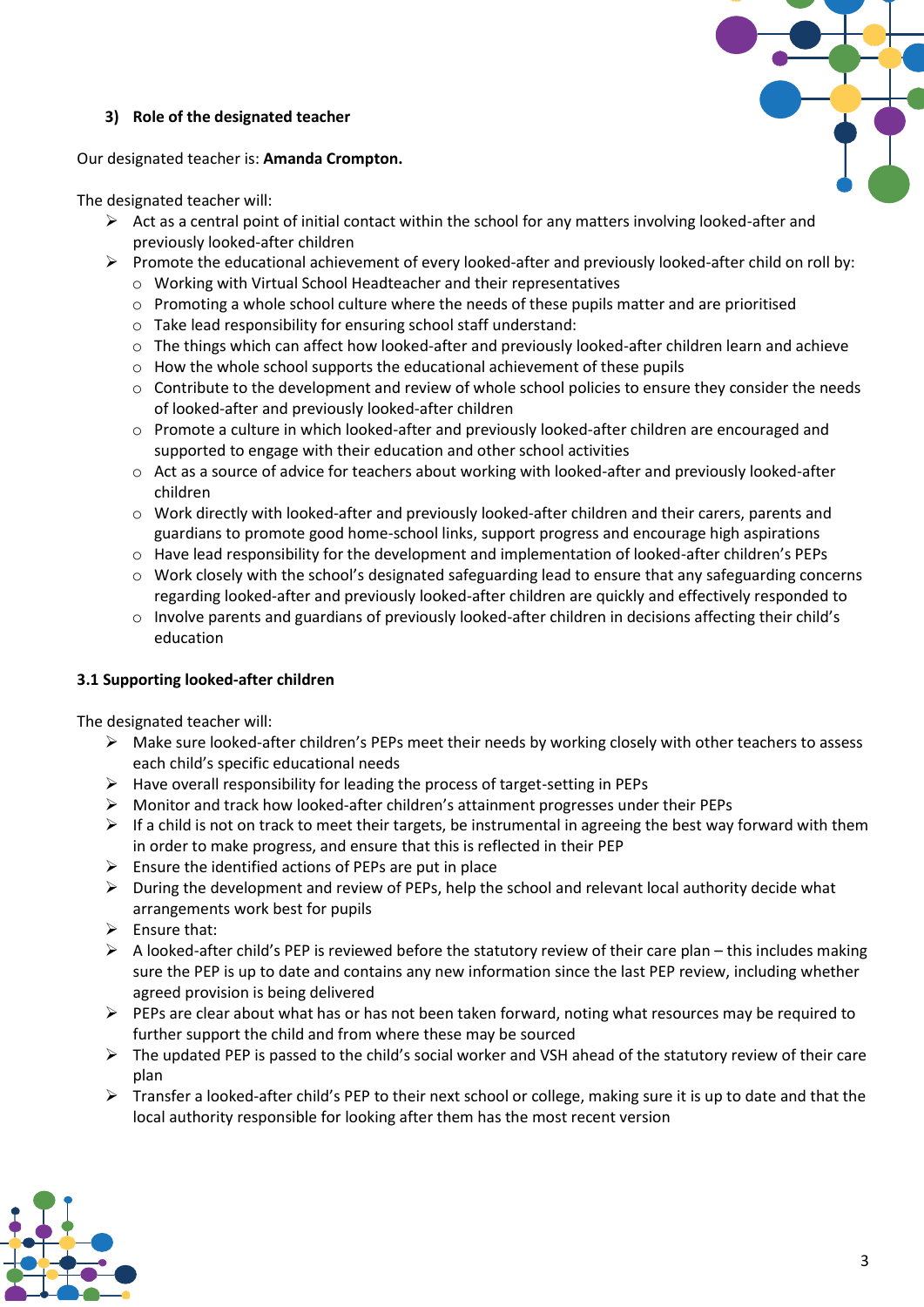# **3.2 Supporting both looked-after children and previously looked-after children**

The designated teacher will:

- $\triangleright$  Ensure the specific needs of looked-after and previously looked-after children are understood by staff and reflected in how the school uses pupil premium funding
- $\triangleright$  Work with VSHs to agree how pupil premium funding for looked-after children can most effectively be used to improve their attainment
- $\triangleright$  Help raise the awareness of parents and guardians of previously looked-after children about pupil premium funding and other support for these children
- $\triangleright$  Play a key part in decisions on how pupil premium funding is used to support previously looked-after children
- $\triangleright$  Encourage parents' and guardians' involvement in deciding how pupil premium funding is used to support their child, and be the main contact for queries about its use
- $\triangleright$  Ensure teachers have awareness and understanding of the specific needs of looked-after and previously looked-after children in areas like attendance, homework, behaviour and future career planning
- $\triangleright$  Be aware of the special educational needs (SEN) of looked-after and previously looked-after children, and make sure teachers also have awareness and understanding of this
- $\triangleright$  Ensure the [SEND code of practice](https://www.gov.uk/government/publications/send-code-of-practice-0-to-25), as it relates to looked-after children, is followed
- $\triangleright$  Make sure PEPs work in harmony with any education, health and care (EHC) plans that a looked-after child may have
- $\triangleright$  Ensure that, with the help of VSHs, they have the skills to identify signs of potential SEN issues in lookedafter and previously looked-after children, and know how to access further assessment and support where necessary
- $\triangleright$  Ensure that they and other staff can identify signs of potential mental health issues in looked-after and previously looked-after children and understand where the school can draw on specialist services
- $\triangleright$  Put in place robust arrangements to have strengths and difficulties questionnaires (SDQs) completed for looked-after children, and use the results of these SDQs to inform PEPs
- $\triangleright$  Put in place mechanisms for understanding the emotional and behavioural needs of previously lookedafter children

All Staff will:

- $\triangleright$  Have high aspirations for the educational and personal achievement of Looked After Children, as for all pupils.
- $\triangleright$  Maintain Looked After Children's confidentiality and ensure they are supported sensitively.
- ➢ Respond promptly to the Designated Teacher's requests for information.
- $\triangleright$  Work to enable Looked After Children to achieve stability and success within school.
- ➢ Promote the self-esteem of all Looked After Children.
- ➢ Have an understanding of the key issues that affect the learning of Looked After Children and previously looked after children.
- $\triangleright$  Be aware that 60% of Looked After Children say they are bullied so work to prevent bullying in line with the School's policy.